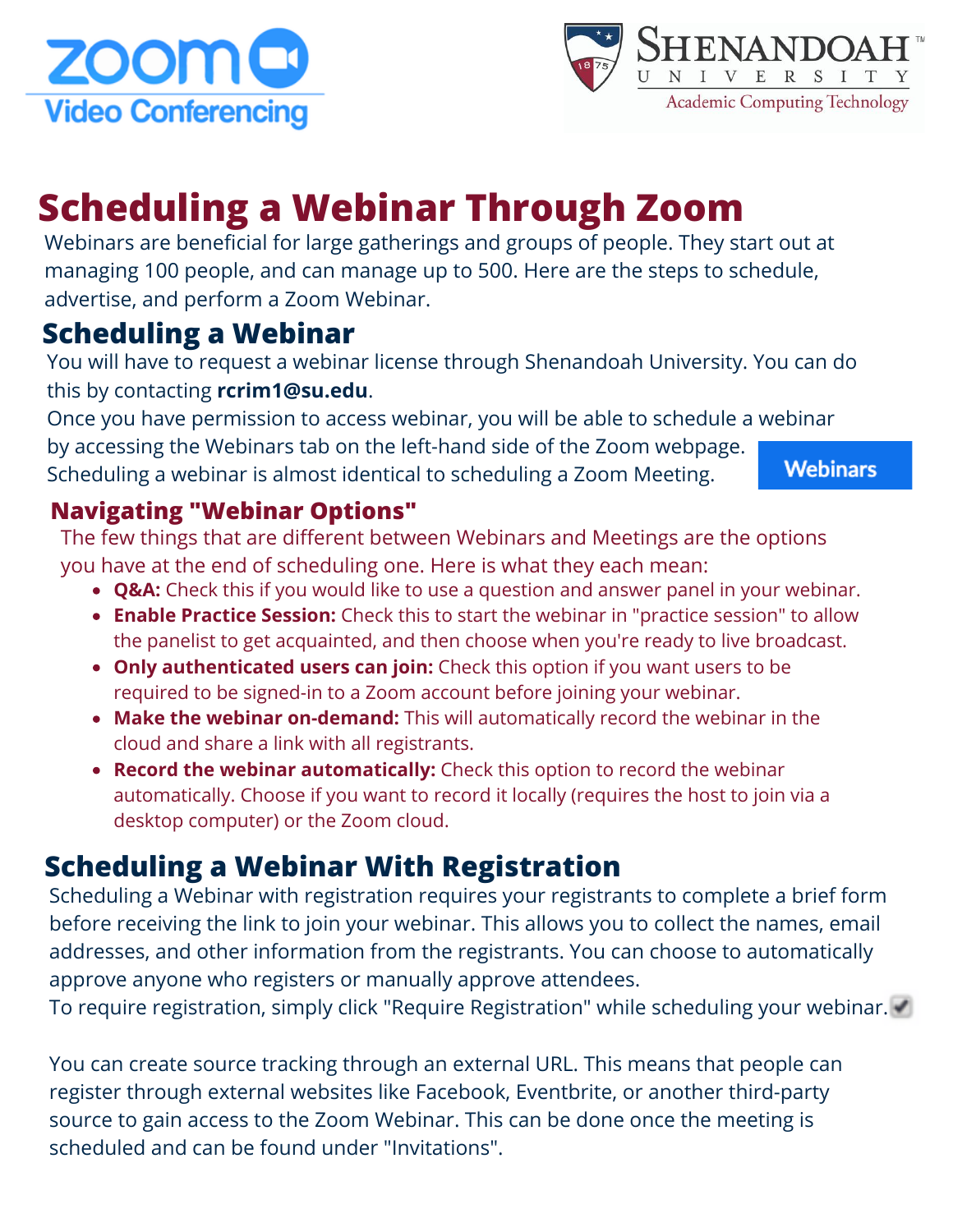



# **Preparing a Webinar Through Zoom**

Preparing a Webinar will including how to invite panelists, guests, and choosing what settings to allow in your webinar for attendees.

#### **Inviting Panelist**

Once you have scheduled your webinar, you will need to invite panelists to be a part of it. You can do this easily by the following steps:

- Under your webinar page, go to "Invitations"
- Find "Invite Panelist" and select "Edit"
- Once you fill out the panelist's information, it will send them a very vague invitation. We recommend you personally sending them an invitation with more details and referring them to the email for the link to webinar.

#### **Managing Attendees**

You have the ability to manage who registers, how they register, and screening questions for when they register. If you want to change any of these functions, select "Edit" under the "Approvals" portion of the Invitations section. Doing this will pull up this page:  $\times$ 

Registration



- **E** Restrict number of registrants Gives you the ability to cap the event at a certain number of people.
- Allow attendees to join from multiple devices sAllows attendees to register once and access the webinar from multiple devices.
- **All Show social share buttons on registration page** Allows attendees to share their attendance at your event on social media at the click of a button.

**Invitations**